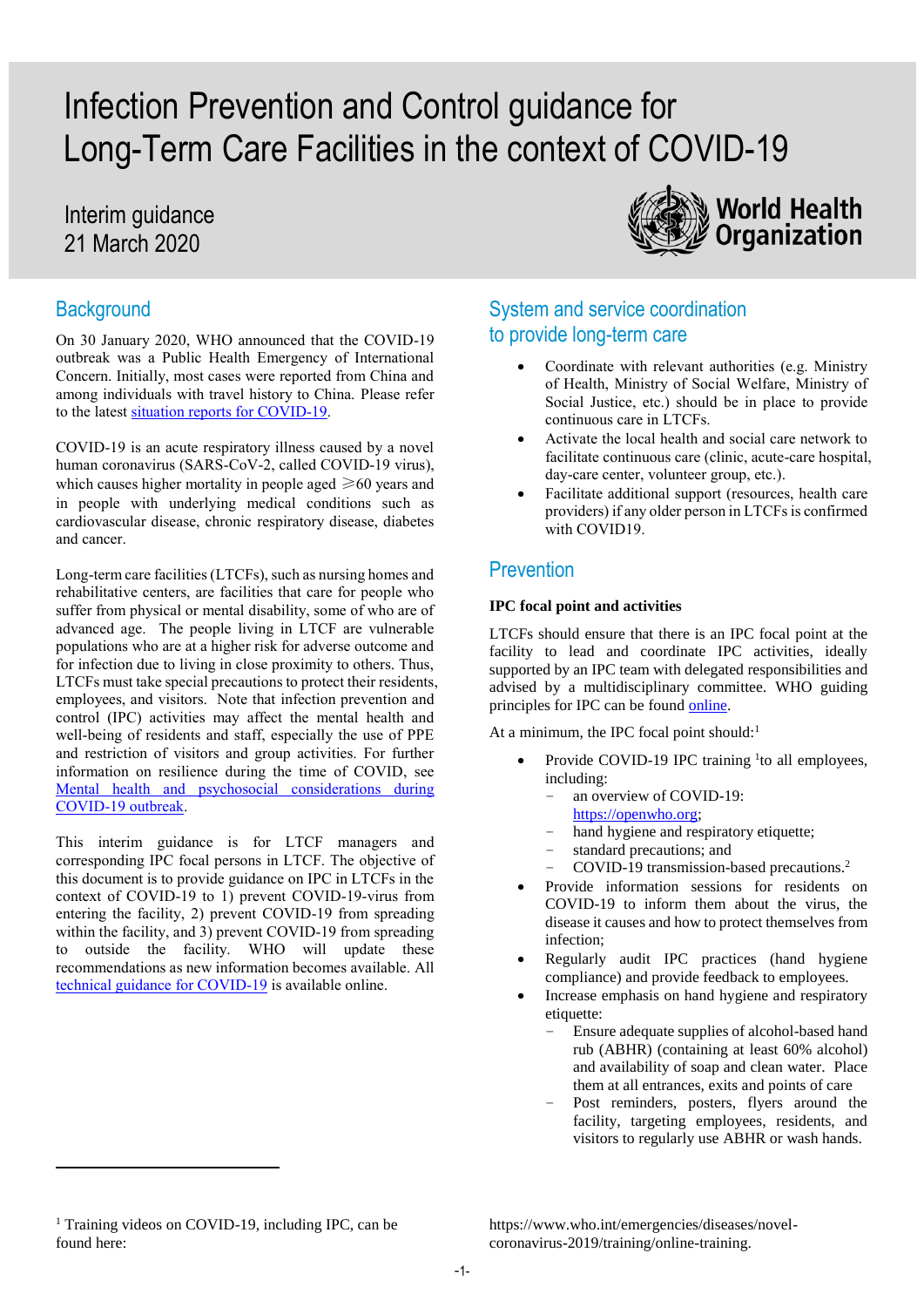- Encourage hand washing with soap and water for a minimum of 40 seconds or with ABHR for a minimum of 20 seconds.<sup>3</sup>
- Require employees to perform hand hygiene frequently, in particular at the beginning of the workday, before and after touching residents, after using the toilet, before and after preparing food, and before eating.<sup>4</sup>
- Encourage and support residents and visitors to perform hand hygiene frequently, in particular when hands are soiled, before and after touching other people (although this should be avoided as much as possible), after using the toilet, before eating, and after coughing or sneezing.
- Ensure adequate supplies of tissues and appropriate waste disposal (in a bin with a lid).
- Post reminders, posters, flyers around the facility, targeting employees, residents, and visitors to sneeze or cough into the elbow or to use a tissue and dispose of the tissue immediately in a bin with a lid.
- A guide to [local production of WHO-recommended](https://www.who.int/gpsc/5may/Guide_to_Local_Production.pdf)  [ABHR](https://www.who.int/gpsc/5may/Guide_to_Local_Production.pdf) is available.
- Maintain high standards of hygiene and sanitation practice. Guidance o[n water, sanitation, laundry, and](https://www.who.int/publications-detail/water-sanitation-hygiene-and-waste-management-for-covid-19)  [waste management for COVID-19](https://www.who.int/publications-detail/water-sanitation-hygiene-and-waste-management-for-covid-19) is available.
- Provide annual influenza vaccination and pneumococcal conjugate vaccines to employees and staff, according to local policies, as these infections are important contributors to respiratory mortality in older people.

#### **Physical distancing in the facility**

Physical distancing in the facility should be instituted to reduce the spread of COVID-19:

- Restrict the number of visitors (see below)
- For group activities ensure physical distancing, if not feasible cancel group activities.
- Stagger meals to ensure physical distance maintained between residents or if not feasible, close dining halls and serve residents individual meals in their rooms.
- Enforce a minimum of 1 meter distance between residents.
- Require residents and employees to avoid touching (e.g., shaking hands, hugging, or kissing).

#### **Visitors**

**.** 

In areas where COVID-19 transmission has been documented, access to visitors in the LTCFs should be restricted and avoided as much as possible. Alternatives to in-person visiting should be explored, including the use of telephones or video, or the use of plastic or glass barriers between residents and visitors.

All visitors should be screened for signs and symptoms of acute respiratory infection or significant risk for COVID-19 (see screening, above), and no one with signs or symptoms should be allowed to enter the premises.

A limited number of visitors who pass screening should be allowed entry to long-term care only on compassionate grounds, specifically if the resident of the facility is gravely ill and the visitor is their next-of-kin or other person required for emotional care. Visitors should be limited to one at a time to preserve physical distancing. Visitors should be instructed in respiratory and hand hygiene and to keep at least 1 meter distance from residents. They should visit the resident directly upon arrival and leave immediately after the visit.

Direct contact by visitors with residents with confirmed or suspected COVID-19 should be prohibited.

Note that in some settings, complete closure to visitors is under the jurisdiction of local health authorities.

### Response

The response to COVID-19 in LTCFs settings is based on early recognition, isolation, care, and source control (prevention of onward spread for an infected person).

#### **Early recognition**

Early identification, isolation and care of COVID-19 cases is essential to limit the spread of the disease in the LTCFs.

Prospective surveillance for COVID-19 among residents and staff should be established:

- Assess health status of any new residents at admission to determine if the resident has signs of a respiratory illness including fever 2 and cough or shortness of breath.
- Assess each resident twice daily for the development of a fever ( $\geq$ 38C), cough or shortness of breath.
- Immediately report residents with fever or respiratory symptoms to the IPC focal point and to clinical staff.

Prospective surveillance for employees should be established:

- Ask employees to report and stay at home if they have fever or any respiratory illness.
- Follow up on employees with unexplained absences to determine their health status.
- Undertake temperature check for all employees at facility entrance.
- Immediately remove from service any employee who is visibly ill at work and refer them to their health care provider.
- Monitor employees and their contact with residents, especially those with COVID-19; use the [WHO risk](https://www.who.int/emergencies/diseases/novel-coronavirus-2019/technical-guidance/infection-prevention-and-control)  [assessment tool](https://www.who.int/emergencies/diseases/novel-coronavirus-2019/technical-guidance/infection-prevention-and-control) to identify employees who have been at high risk of exposure to COVID-19.

mobility, or diarrhoea and sometimes do not develop fever: this may be true for COVID-19, so such changes should alert staff to the possibility of new COVID infection.

<sup>2</sup> Older people, particularly those living with co-morbidities or frailty often present non-specific signs and symptoms in response to infection, including reduced alertness, reduced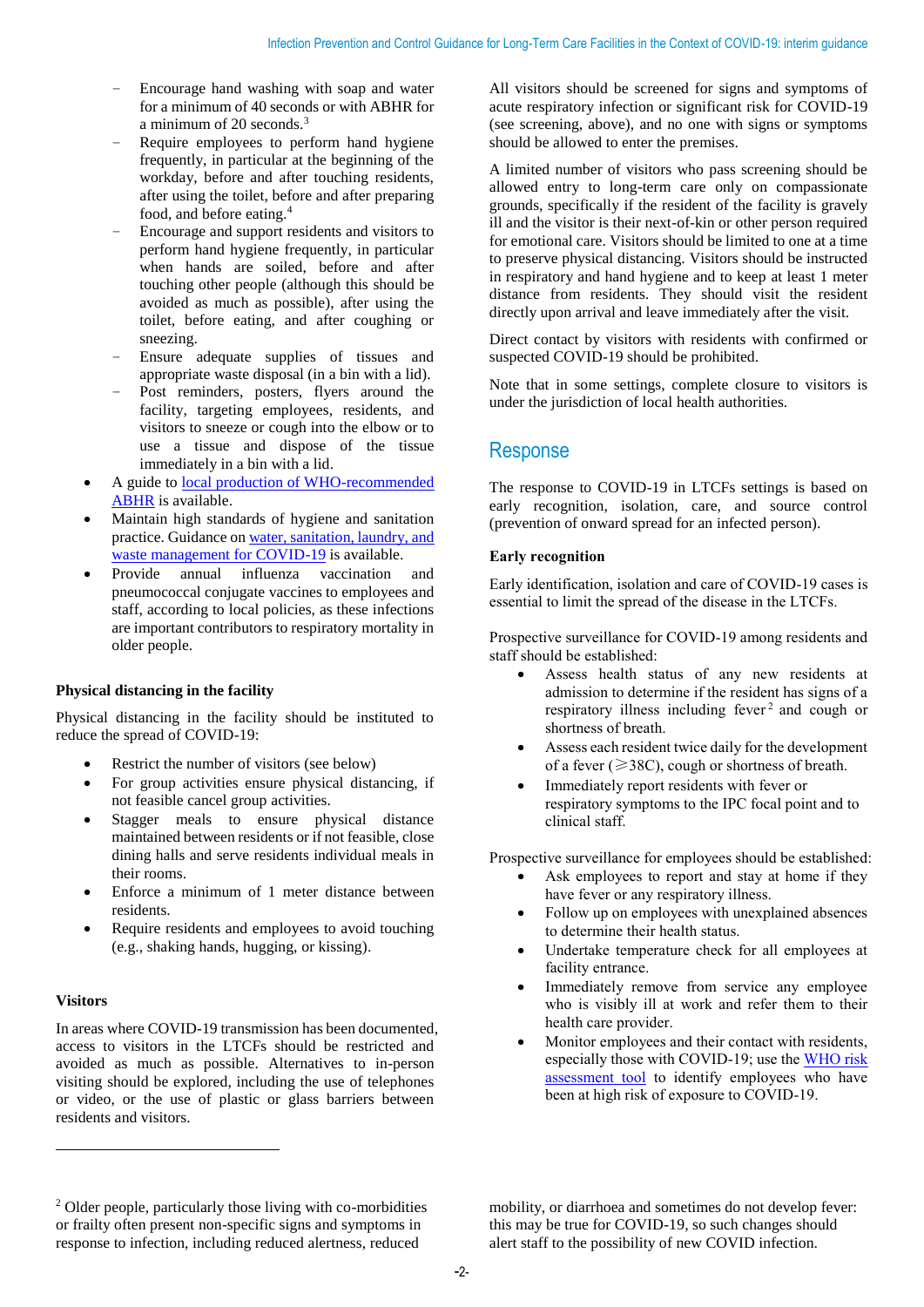Prospective surveillance for visitors should be established:

- All visitors should be screened before being allowed to see residents, including for fever, respiratory illness and if they have had recent contact with someone infected with COVID-19.
- Visitors with fever or any respiratory illness should be denied access to the facility.
- Visitors with significant risk factors for COVID-19 (close contact to a confirmed case, recent travel to an area with community transmission [applies only to those areas that do not have current community transmission] should be denied access to the facility.

#### **Source control (care for the COVID-19 patient and prevention of onward transmission)**

If a resident is suspected to have, or is diagnosed with, COVID-19, the following steps should be taken:

- Notify local authorities about any suspected case and isolate residents with onset of respiratory symptoms.
- Place a medical mask on the resident and on others staying in the room.
- Ensure that the patient is tested for COVID-19 infection according to local surveillance policies and if the facility has the ability to safely collect a biological specimen for testing.
- Promptly notify the patient and appropriate public health authorities if the COVID-19 test is positive.
- WHO recommends that COVID-19 patients be cared for in a health facility, in particular patients with risk factors for severe disease which include age over 60 and those with underlying co-morbidities (see [Clinical management of severe](https://www.who.int/publications-detail/clinical-management-of-severe-acute-respiratory-infection-when-novel-coronavirus-(ncov)-infection-is-suspected)  [acute respiratory infection \(SARI\) when COVID-](https://www.who.int/publications-detail/clinical-management-of-severe-acute-respiratory-infection-when-novel-coronavirus-(ncov)-infection-is-suspected)[19 disease is suspected\)](https://www.who.int/publications-detail/clinical-management-of-severe-acute-respiratory-infection-when-novel-coronavirus-(ncov)-infection-is-suspected). A clinical assessment is required by a medical professional with respect to disease severity, for the potential patient transfer to an acute health facility. If this is not possible or indicated, confirmed patients can be isolated and cared for at the LTCF.
- Employees should use contact and droplet precautions (see below) when tending to the resident, entering the room, or when within 1 m of the resident.
- If possible, move the COVID-19 patient to a single room.
- If no single rooms are available, consider cohorting residents with suspected or confirmed COVID-19.
	- Residents with suspected COVID-19 should be cohorted only with other residents with suspected COVID-19; they should not be cohorted with residents with confirmed COVID-19.
	- Do not cohort suspected or confirmed patients next to immunocompromised residents.
- Clearly sign the rooms by placing IPC signs, indicating droplet and contact precautions, at the entrance of the room.<sup>5</sup>
- Dedicate specific medical equipment (e.g. thermometers, blood pressure cuff, pulse oximeter, etc.) for the use of medical professionals for resident(s) with suspected or confirmed COVID-19.
- Clean and disinfect equipment before re-use with another patient.<sup>6</sup>
- Restrict sharing of personal devices (mobility devices, books, electronic gadgets) with other residents.

#### **Precautions and personal protective equipment (PPE)**

When providing routine care for a resident with suspected or confirmed COVID-19, contact precaution and droplet precautions should be practiced. Detailed instructions on [precautions for COVID-19](https://www.who.int/publications-detail/infection-prevention-and-control-during-health-care-when-novel-coronavirus-(ncov)-infection-is-suspected-20200125) are available.

- PPE should be put on and removed carefully following recommended procedures to avoid contamination.
- Hand hygiene should always be performed before putting on and after removing PPE.
- Contact and droplet precautions include the following PPE: medical mask, gloves, gown, and eye protection (goggles or face shield).
- Employees should take off PPE just before leaving a resident's room.
- Discard PPE in medical waste bin and preform hand hygiene.

When caring for any residents with suspected or confirmed COVID-19 practice contact plus airborne precautions during any aerosol-generating procedures (e.g. tracheal suctioning, intubation; refer to [Infection prevention and control during](https://www.who.int/publications-detail/infection-prevention-and-control-during-health-care-when-novel-coronavirus-(ncov)-infection-is-suspected-20200125)  [health care\)](https://www.who.int/publications-detail/infection-prevention-and-control-during-health-care-when-novel-coronavirus-(ncov)-infection-is-suspected-20200125). Airborne precautions include the use of N95, FFP2, or FFP3 respirators or equivalent level mask, gloves, gown and eye protection (goggles or face shield). Note: use N95 mask only if the LTCFs has a programme to regularly fit-test employees for the use of N95 masks.

Cleaners and those handling soiled bedding, laundry, etc., should wear PPE, including mask, gloves, long sleeve gowns, goggles or face shield, and boots or closed toe shoes. They should perform hand hygiene before putting on and after removing PPE.

#### **Environmental cleaning and disinfection**

Hospital-grade cleaning and disinfecting agents are recommended for all horizontal and frequently touched surfaces (e.g., light switches, door handles, bed rails, bed tables, phones) and bathrooms being cleaned at least twice daily and when soiled.

Visibly dirty surfaces should first be cleaned with a detergent (commercially prepared or soap and water) and then a hospital-grade disinfectant should be applied, according to manufacturers' recommendations for volume and contact time. After the contact time has passed, the disinfectant may be rinsed with clean water.

If commercially prepared hospital-grade disinfectants are not available, the LTCFs may use a diluted concentration of bleach to disinfect the environment. The minimum concentration of chlorine should be 5000 ppm or 0.5% (equivalent to a 1:9 dilution of 5% concentrated liquid bleach).<sup>8</sup>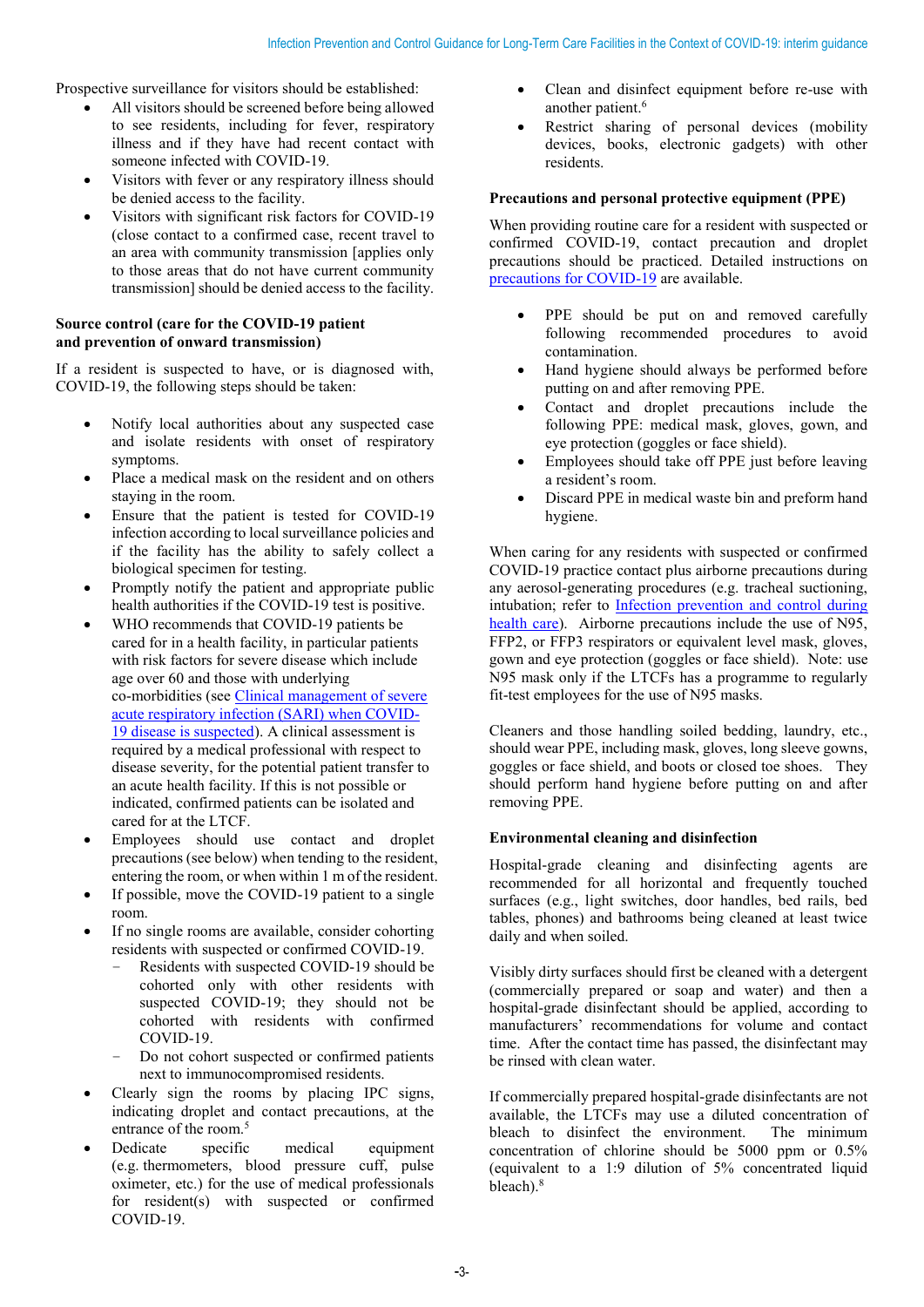#### **Laundry**

Soiled linen should be placed in clearly labelled, leak-proof bags or containers, after carefully removing any solid excrement and putting it in a covered bucket to be disposed of in a toilet or latrine.

Machine washing with warm water at 60−90°C (140−194°F) with laundry detergent is recommended. The laundry can then be dried according to routine procedures.

If machine washing is not possible, linens can be soaked in hot water and soap in a large drum using a stick to stir and being careful to avoid splashing. The drum should then be emptied, and the linens soaked in 0.05% (500 ppm) chlorine for approximately 30 minutes. Finally, the laundry should be rinsed with clean water and the linens allowed to dry fully in sunlight.

#### **Restriction of movement/ transport**

If a resident has suspected or confirmed COVID-19 infection, the LTCFs should:

- Confirmed patients should not leave their rooms while ill.
- Restrict movement or transport of residents to essential diagnostic and therapeutic tests only.
	- Avoid transfer to other facilities (unless medically indicated).
- If transport is necessary, advise transport services and personnel in the receiving area or facility of the required precautions for the resident being transported. Ensure that residents who leave their room for strictly necessary reasons wear a mask and adhere to respiratory hygiene.
- Isolate COVID-19 patients until they have two negative laboratory tests for COIVID-19 taken at least 24 hours apart after the resident's symptoms have resolved. Where testing is not possible, WHO recommends that confirmed patients remain isolated for an additional two weeks after symptoms resolve.

LTCFs should be prepared to accept residents who have been hospitalized with COVID-19, are medically stable and are able to care for the patients in isolated rooms. LTCFs should use the same precautions, patient restrictions, environmental cleaning, etc., as if the resident had been diagnosed with COVID-19 in the LTCFs.

# **Reporting**

Any suspected or confirmed COVID-19 cases should be reported to relevant authorities as required by law or mandate.

# Minimizing the effect of IPC on mental health of residents, employees, and visitors

#### **Considerations for care**

Guidance for the clinical care for COVID-19 [patients](https://www.who.int/publications-detail/clinical-management-of-severe-acute-respiratory-infection-when-novel-coronavirus-(ncov)-infection-is-suspected) is available.

- Older people, especially in isolation and those with cognitive decline, dementia, and those who are highly care-dependent, may become more anxious, angry, stressed, agitated, and withdrawn during the outbreak or while in isolation.
- Provide practical and emotional support through informal networks (families) and health care providers.
- Regularly provide updated information about COVID-19 to residents, employees, and staff.

#### **Support health care workers and caregivers**

- As much as possible, protect staff from stress both physically and psychologically so they can fulfil their roles, in the context of a high workload and in case of any unfortunate experience as a result of stigma or fear in their family or community.<sup>9</sup>
- Regularly and supportively monitor all staff for their wellbeing and foster an environment for timely communication and provision of care with accurate updates.
- Consider rest and recuperation and alternate arrangements as needed.
- Mental health and psychosocial support $10$  and psychological first aid training<sup>11</sup> can benefit all staff in having the skills to provide the necessary support in the LTCFs.
- Staff need to ensure that safety measures are in place to prevent excessive worries or anxiety within the LTCFs.

### **References**

- 1. World Health Organization. Country & Technical Guidance - Coronavirus disease (COVID-19), accessed 19 March 2020, https://www.who.int/emergencies/diseases/novelcoronavirus-2019/technical-guidance.
- 2. World Health Organization. 2014, Infection prevention and control of epidemic- and pandemicprone acute respiratory infections in health care - WHO Guidelines, accessed 19 March 2020, http://apps.who.int/iris/bitstream/10665/112656/1/9 7892 41507134\_eng.pdf.
- 3. WHO guidelines on hand hygiene in health care. Geneva: World Health Organization; 2009 (https://www.who.int/infectionprevention/publications/hand-hygiene-2009/en/), accessed 19 March 2020.
- 4. World Health Organization 2020, Coronavirus disease (COVID-19) advice for the public, accessed 19 March 2020, https://www.who.int/emergencies/diseases/novelcoronavirus-2019/advice-for-public.
- 5. World Health Organization 2020, Infection prevention and control; implementation tools and resources, accessed 19 March 2020, https://www.who.int/infection-prevention/tools/en/.
- 6. World Health Organization 2020, Decontamination and reprocessing of medical devices for healthcare facilities, accessed 19 March 2020, https://www.who.int/infectionprevention/publications/decontamination/en/.